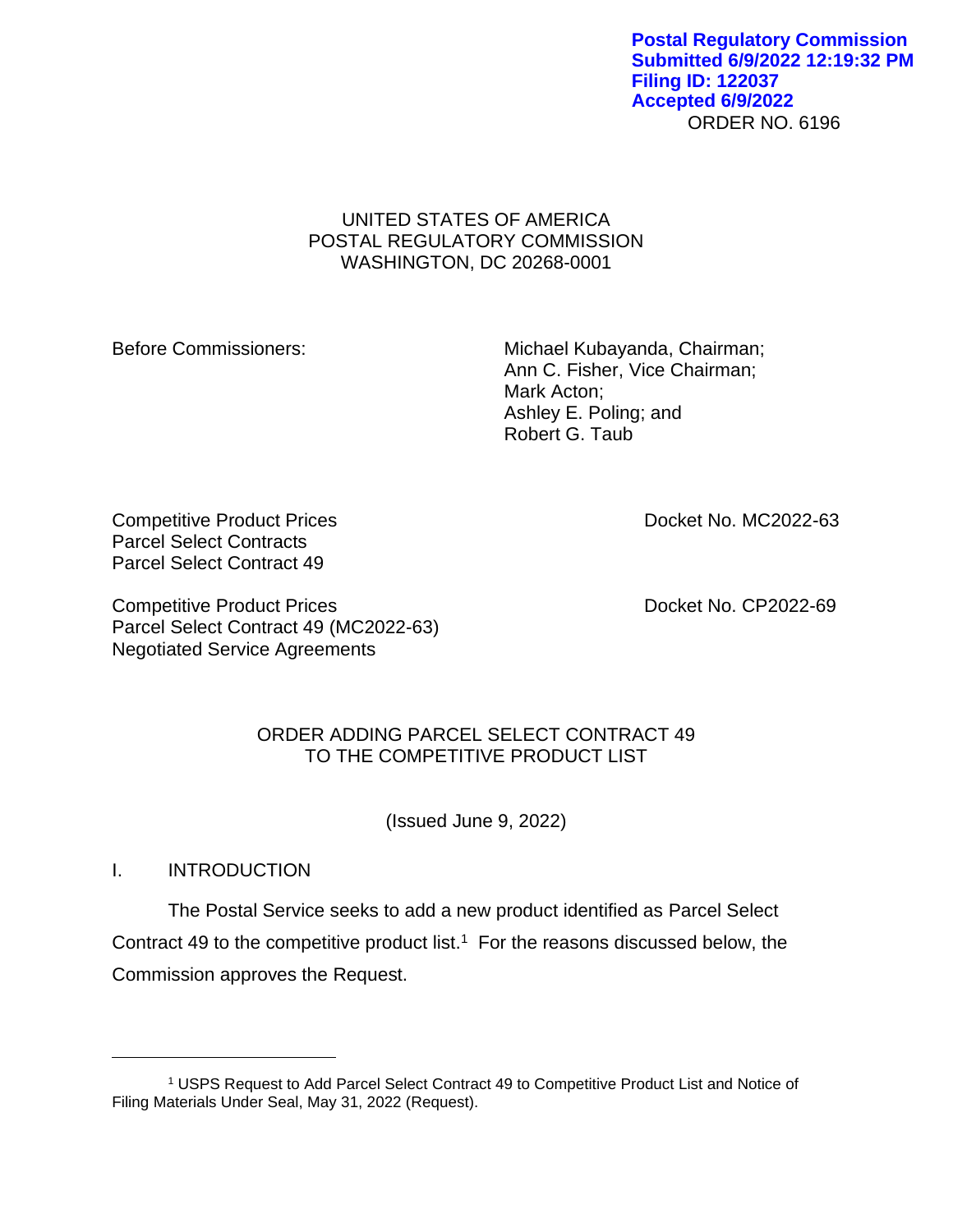## II. BACKGROUND

On May 31, 2022, in accordance with 39 U.S.C. § 3642 and 39 C.F.R. §§ 3020.30-.35,<sup>2</sup> the Postal Service filed the Request, along with supporting documents. In the Request, the Postal Service asserts that Parcel Select Contract 49 is a competitive product that establishes rates "not of general applicability" within the meaning of 39 U.S.C. § 3632(b)(3). Request at 1. Among the supporting documents, the Postal Service included a copy of the Governors' Decision authorizing the product, a contract related to the proposed new product, requested changes to the competitive product list, a statement supporting the Request, a certification of compliance with 39 U.S.C. § 3633(a), and financial workpapers. In addition, the Postal Service submitted an application for non-public treatment of materials requesting that unredacted portions of the Governors' Decision and the contract, customer-identifying information, and related financial information remain under seal. *Id.* Attachment F.

The contract is intended to take effect three business days after the date that the Commission issues all necessary regulatory approval. Request, Attachment B at 4. It is set to expire three years from the effective date. *Id*.

On June 1, 2022, the Commission issued a notice establishing the two dockets, appointing a Public Representative, and providing interested persons with an opportunity to comment.<sup>3</sup>

<sup>&</sup>lt;sup>2</sup> The regulations cited by the Postal Service have been reorganized, and are now found at 39 C.F.R. §§ 3040.130-135. *See* Docket No. RM2019-13, Order Reorganizing Commission Regulations and Amending Rules of Practice, January 16, 2020 (Order No. 5407) (effective April 20, 2020). The Postal Service should cite to the reorganized regulations in future filings before the Commission.

<sup>3</sup> Notice Initiating Docket(s) for Recent Postal Service Negotiated Service Agreement Filings, June 1, 2022.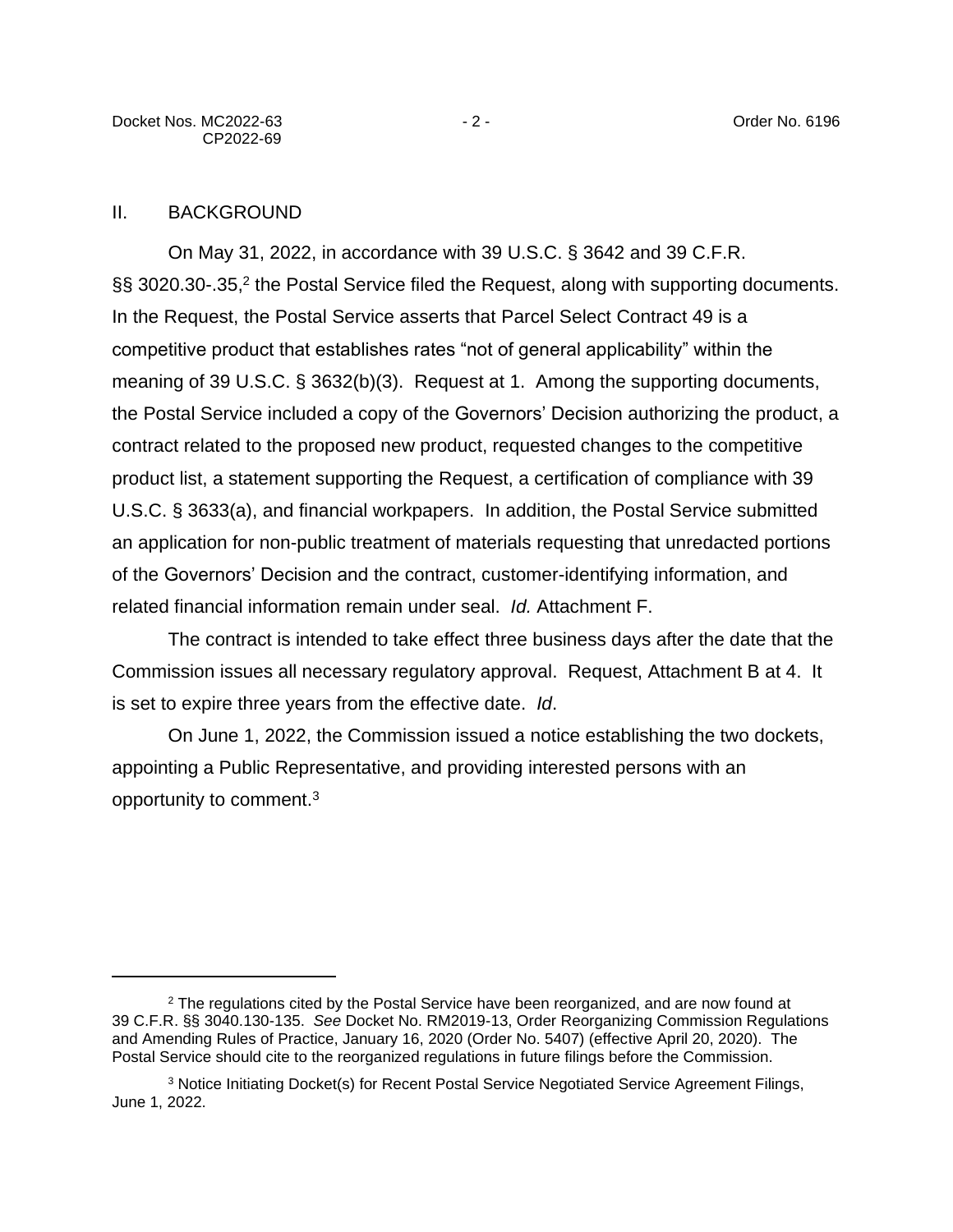#### III. COMMENTS

The Public Representative filed comments on June 6, 2022. 4 No other interested person filed comments. The Public Representative concludes that the contract meets the requirements to be classified as a new competitive product, and that the contract should generate sufficient revenues to cover costs during its first year. PR Comments at 2. He notes that the contract has a mechanism for the adjustment of contract prices in the second and third years. *Id.* at 3.He also notes that the Commission will have an opportunity to review the contract for compliance with 39 U.S.C. § 3633(a) in its Annual Compliance Determination (ACD). *Id*.

#### IV. COMMISSION ANALYSIS

The Commission has reviewed the Request, the contract, the supporting data filed under seal, and the Public Representative's comments.

*Product list requirements*. The Commission's statutory responsibilities when evaluating the Request include assigning Parcel Select Contract 49 to either the market dominant or competitive product list. *See* 39 U.S.C. § 3642(b)(1); 39 C.F.R. § 3040.134. Before adding a product to the competitive product list, the Commission must determine that the Postal Service does not exercise sufficient market power that it can effectively set the price of the product substantially above costs, raise prices significantly, decrease quality, or decrease output, without the risk of losing a significant level of business to other firms offering similar products. *See* 39 U.S.C. § 3642(b)(1). In addition, the Commission must consider the availability and nature of private sector enterprises engaged in delivering the product, the views of those who use the product, and the likely impact on small business concerns. *See* 39 U.S.C. § 3642(b)(3); 39 C.F.R. §§ 3040.132(f), (g), and (h).

<sup>4</sup> Public Representative Comments on Postal Service Request to Add Parcel Select Contract 49 to Competitive Product List, June 6, 2022 (PR Comments).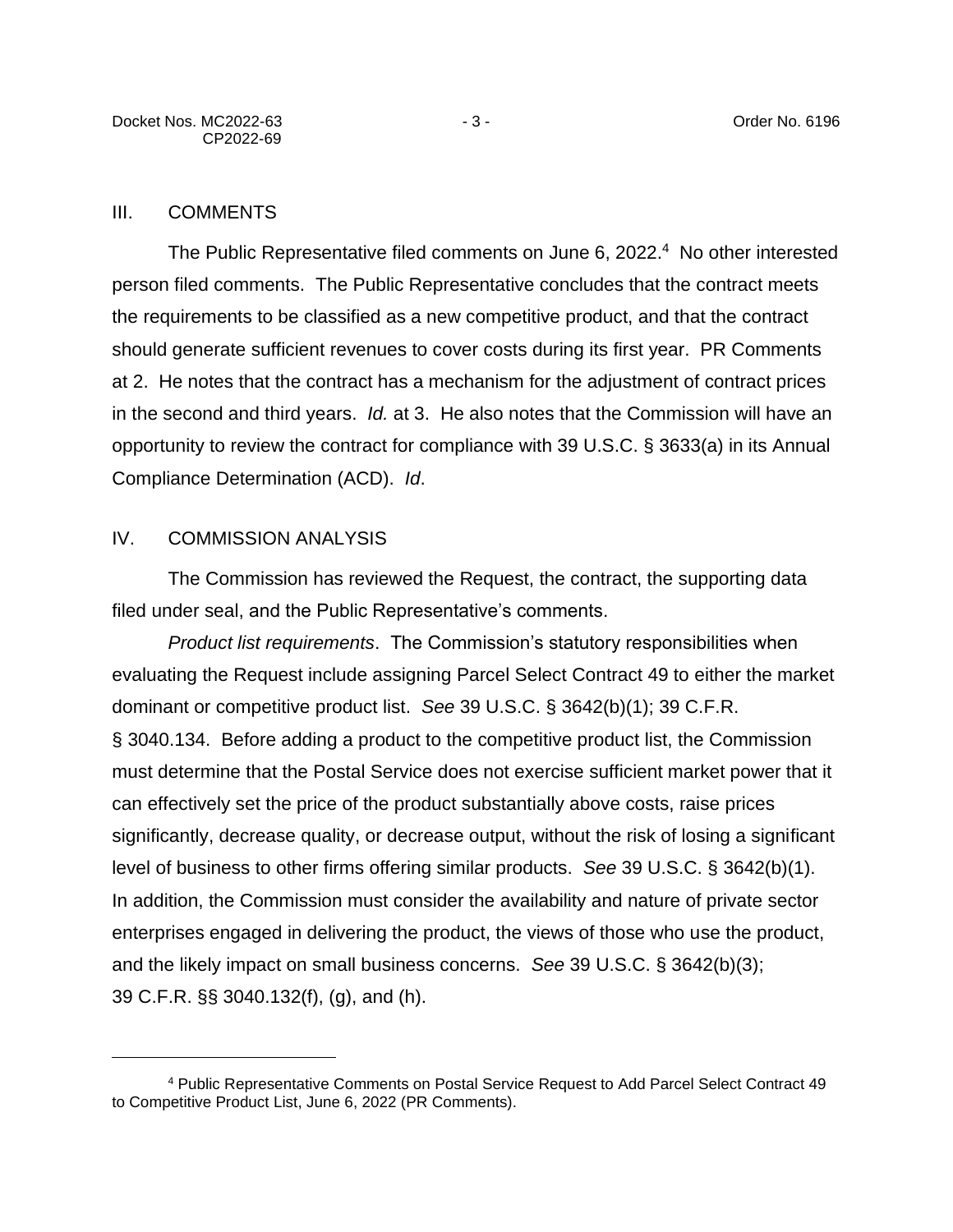The Postal Service asserts that it provides postal services of the kind provided under the contract in a highly competitive market, that other shippers who provide similar services constrain its bargaining position, and that it can therefore neither raise prices nor decrease service, quality, or output without risking the loss of business to competitors. Request, Attachment D at 2. The Postal Service states that the contract partner supports the Request, that expedited shipping is widely available from private firms, and that the Postal Service is unaware of any small business concerns that could offer comparable services to the contract partner. *Id*. at 3.

The Commission finds that the Postal Service does not exercise sufficient market power that it can effectively set the price of the proposed product substantially above costs, raise prices significantly, decrease quality, or decrease output, without the risk of losing a significant level of business to other firms offering similar products. The availability of other private sector providers supports this conclusion. The contract partner and the Public Representative support the addition of the Parcel Select Contract 49 product to the competitive product list. Further, there is no evidence of an adverse impact on small businesses. For these reasons, having considered the relevant statutory and regulatory requirements, the comments filed, and the Postal Service's supporting justification, the Commission finds that Parcel Select Contract 49 is appropriately classified as competitive and is added to the competitive product list.

*Cost considerations*. Because the Commission finds Parcel Select Contract 49 is a competitive product, the Postal Service must also show that the contract covers its attributable costs, does not cause market dominant products to subsidize competitive products as a whole, and contributes to the Postal Service's institutional costs. 39 U.S.C. § 3633(a); 39 C.F.R. §§ 3035.105 and 3035.107. As long as the revenue generated by the contract exceeds its attributable costs, the contract is unlikely to reduce the contribution of competitive products as a whole or to adversely affect the ability of competitive products as a whole to contribute an appropriate share of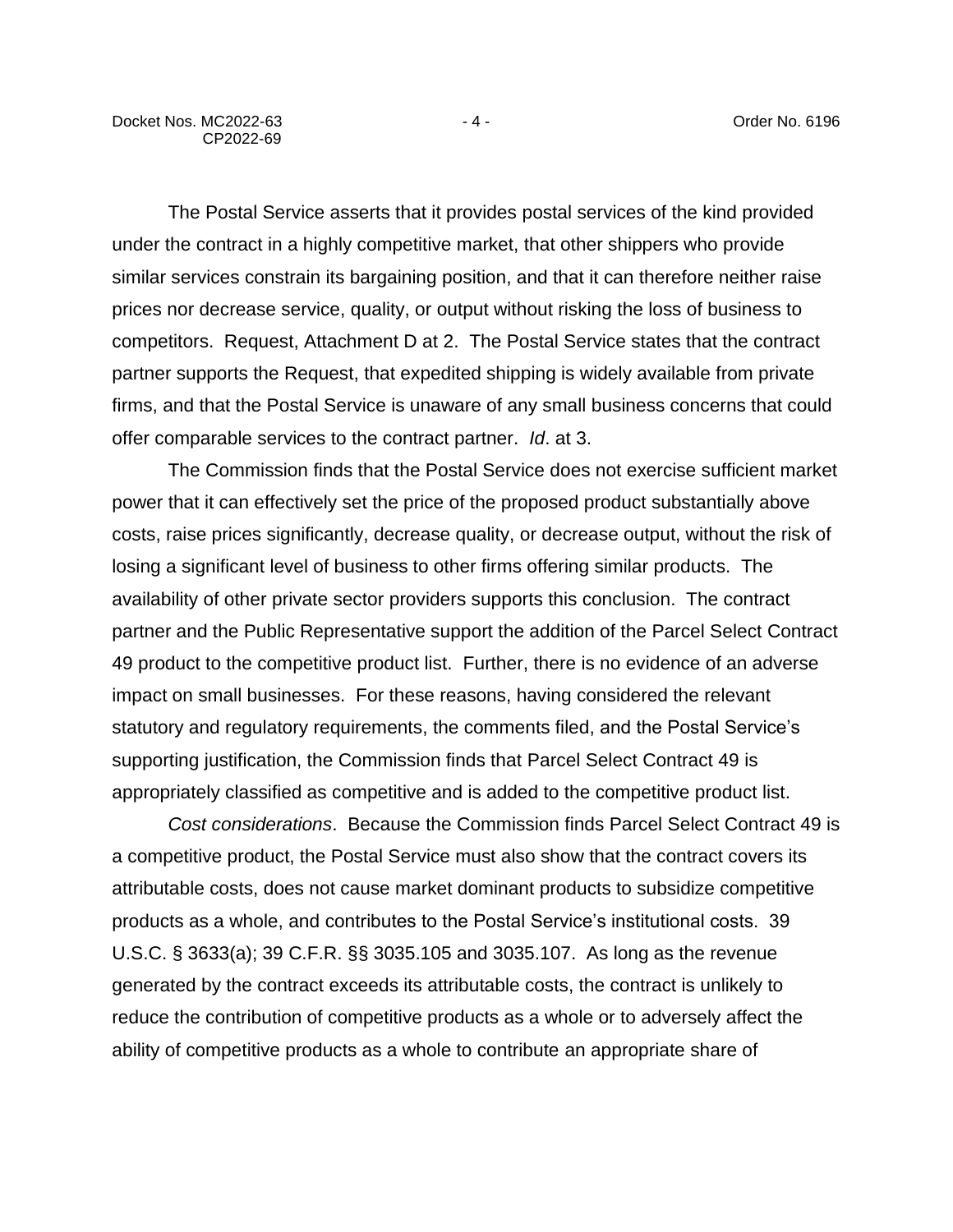institutional costs. In other words, if the contract covers its attributable costs, it is likely to comply with 39 U.S.C. § 3633(a).

Based on a review of the record, the Commission finds that the rates during the first year of the contract should cover the contract's attributable costs. 39 U.S.C. § 3633(a)(2). The contract contains a price adjustment provision that adjusts contract rates during subsequent contract years. Request, Attachment B at 3. Combined with sufficiently high first-year cost coverage, the contract's price adjustments will help ensure that the contract will cover attributable costs in subsequent contract years. For these reasons, the Commission also finds that the contract should not result in competitive products as a whole being subsidized by market dominant products, in accordance with 39 U.S.C. § 3633(a)(1). Similarly, the Commission finds the contract is unlikely to prevent competitive products as a whole from contributing an appropriate share of institutional costs, consistent with 39 U.S.C. § 3633(a)(3). *See also* 39 C.F.R. § 3035.107(c). Accordingly, a preliminary review of the contract indicates it is consistent with section 3633(a).

The Commission will review the contract's cost coverage and the contribution of competitive products as a whole to the Postal Service's institutional costs in the Commission's ACD to ensure that they continue to comply with 39 U.S.C. § 3633(a).

*Other considerations.* By its terms, the contract becomes effective three business days after the date that the Commission issues all necessary regulatory approval. Request, Attachment B at 4. The contract is scheduled to expire three years from the effective date, unless, among other things, either party terminates the contract with 30 days' written notice to the other party or it is renewed by mutual agreement.<sup>5</sup>

The contract also contains a provision that allows the parties to extend the contract for two 90-day periods if a successor agreement is being prepared and the

<sup>5</sup> *Id.* Should both parties agree to renew the contract, any such renewal is required to follow the requirements of 39 U.S.C. § 3633 and the Commission's implementing regulations of 39 C.F.R. part 3035.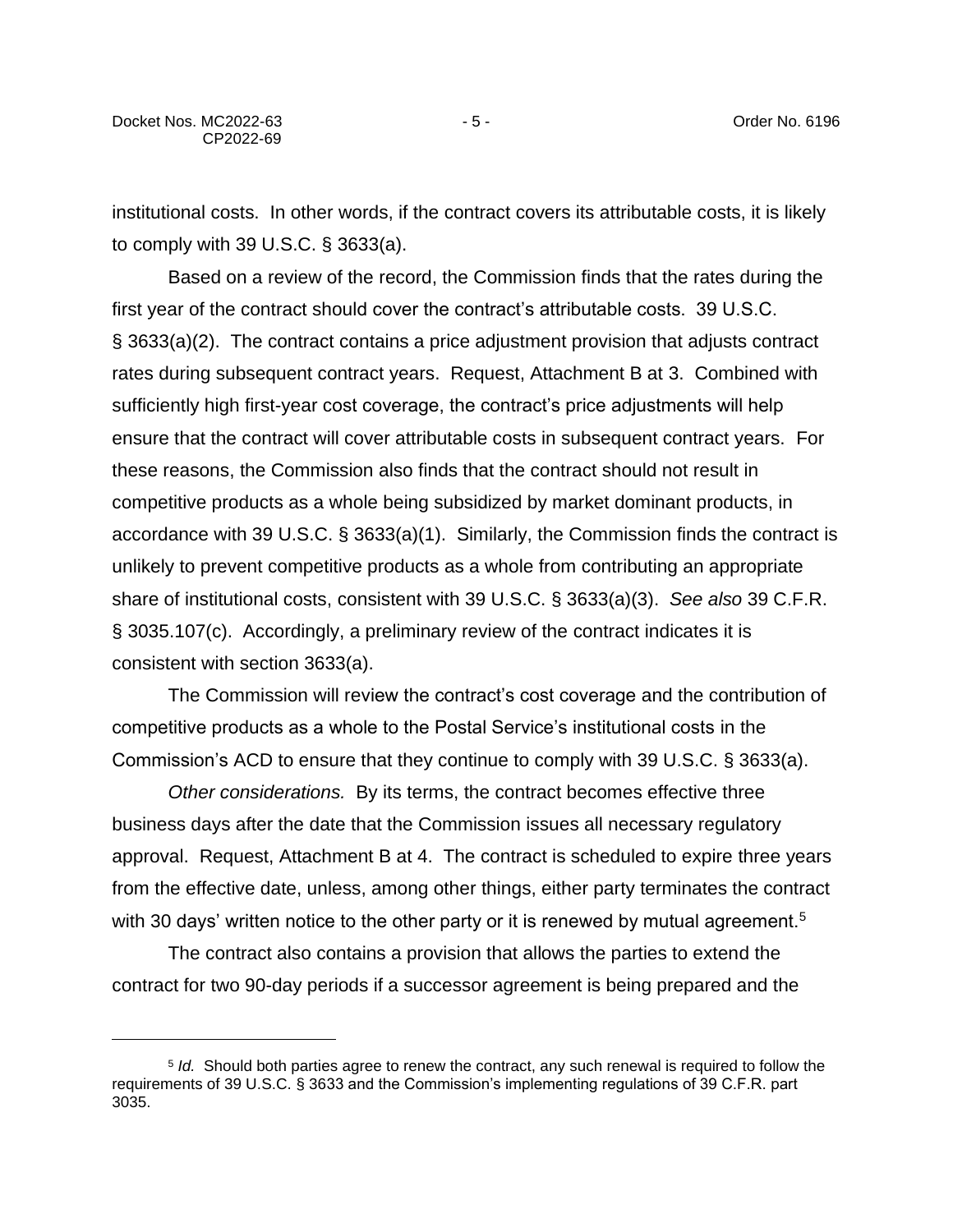Commission is notified at least seven days prior to the contract's expiration date. *Id.* During the extension periods, prices will be adjusted as described in the contract. *Id.* The Commission finds the two potential 90-day extension periods are reasonable because: (1) prices are automatically adjusted in the extension period; and (2) the extension(s) should assist the Postal Service's contract negotiations by providing additional flexibility.

If the instant contract is terminated prior to the scheduled expiration date, the Postal Service shall promptly file notice of such termination with the Commission in these dockets.

In conclusion, the Commission approves Parcel Select Contract 49 as a new product. Revisions to the competitive product list and the Mail Classification Schedule appear below the signature of this Order and are effective immediately.

## V. ORDERING PARAGRAPHS

#### *It is ordered*:

- 1. Parcel Select Contract 49 (MC2022-63 and CP2022-69) is added to the competitive product list as a new product under Negotiated Service Agreements, Domestic. Revisions to the competitive product list and the Mail Classification Schedule appear below the signature of this Order and are effective immediately.
- 2. The Postal Service shall promptly file notice of the instant contract's termination with the Commission in these dockets if the instant contract terminates prior to the scheduled expiration date.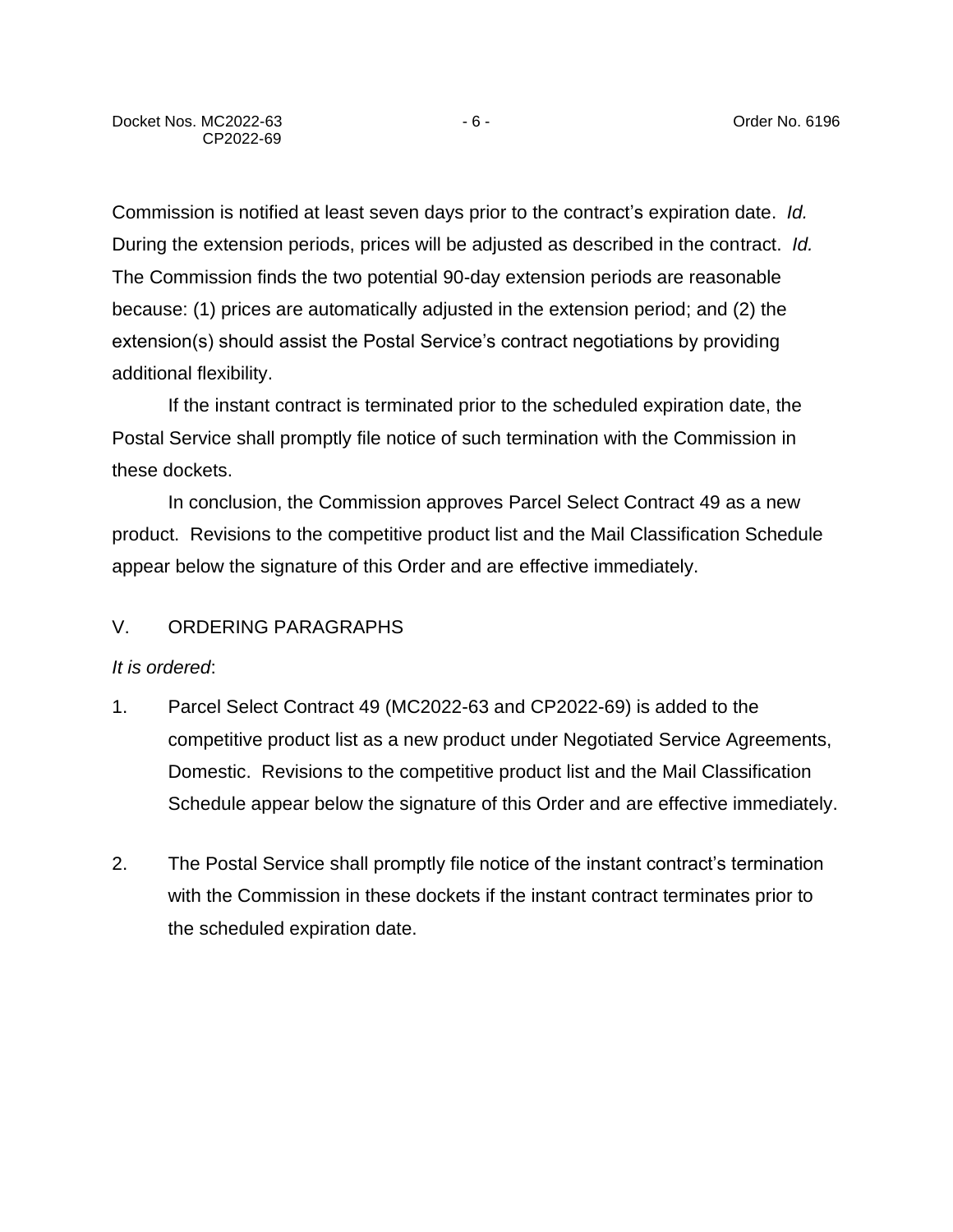Docket Nos. MC2022-63 - 7 - The Contract of the Order No. 6196 CP2022-69

3. The Secretary shall arrange for publication in the *Federal Register* of an updated product list reflecting the change made in this Order.

By the Commission.

Erica A. Barker **Secretary**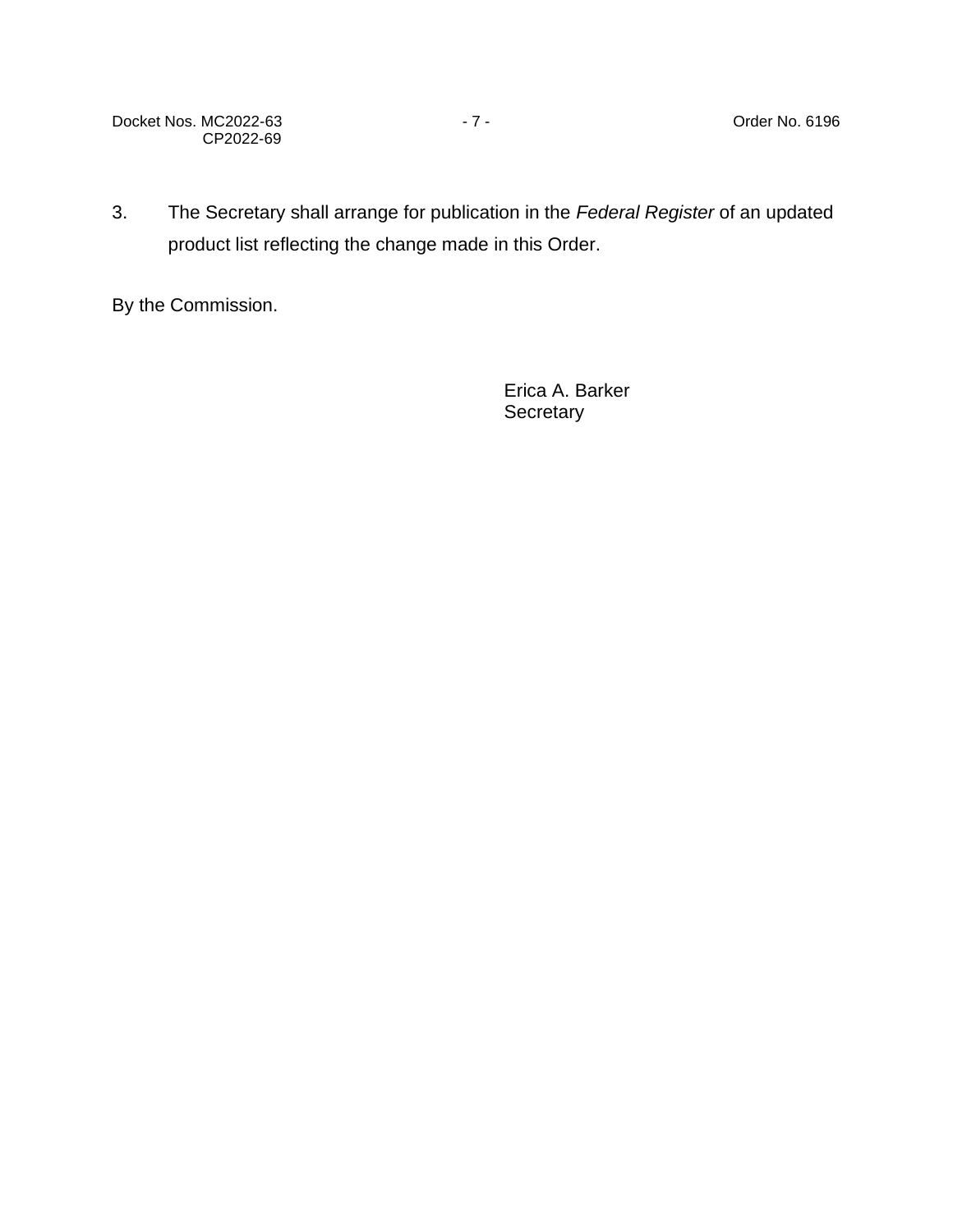# CHANGE IN PRODUCT LIST

The following material represents changes to the product list codified in Appendix B to 39 C.F.R. part 3040, subpart A—Competitive Product List. These changes reflect the Commission's order in Docket Nos. MC2022-63 and CP2022-69. The Commission uses two main conventions when making changes to the product list. New text is underlined. Deleted text is struck through.

**Appendix B to Subpart A of Part 3040—Competitive Product List** \*\*\*\*\* **Negotiated Service Agreements\*** Domestic\* \*\*\*\*\* Parcel Select Contract 49 \*\*\*\*\*